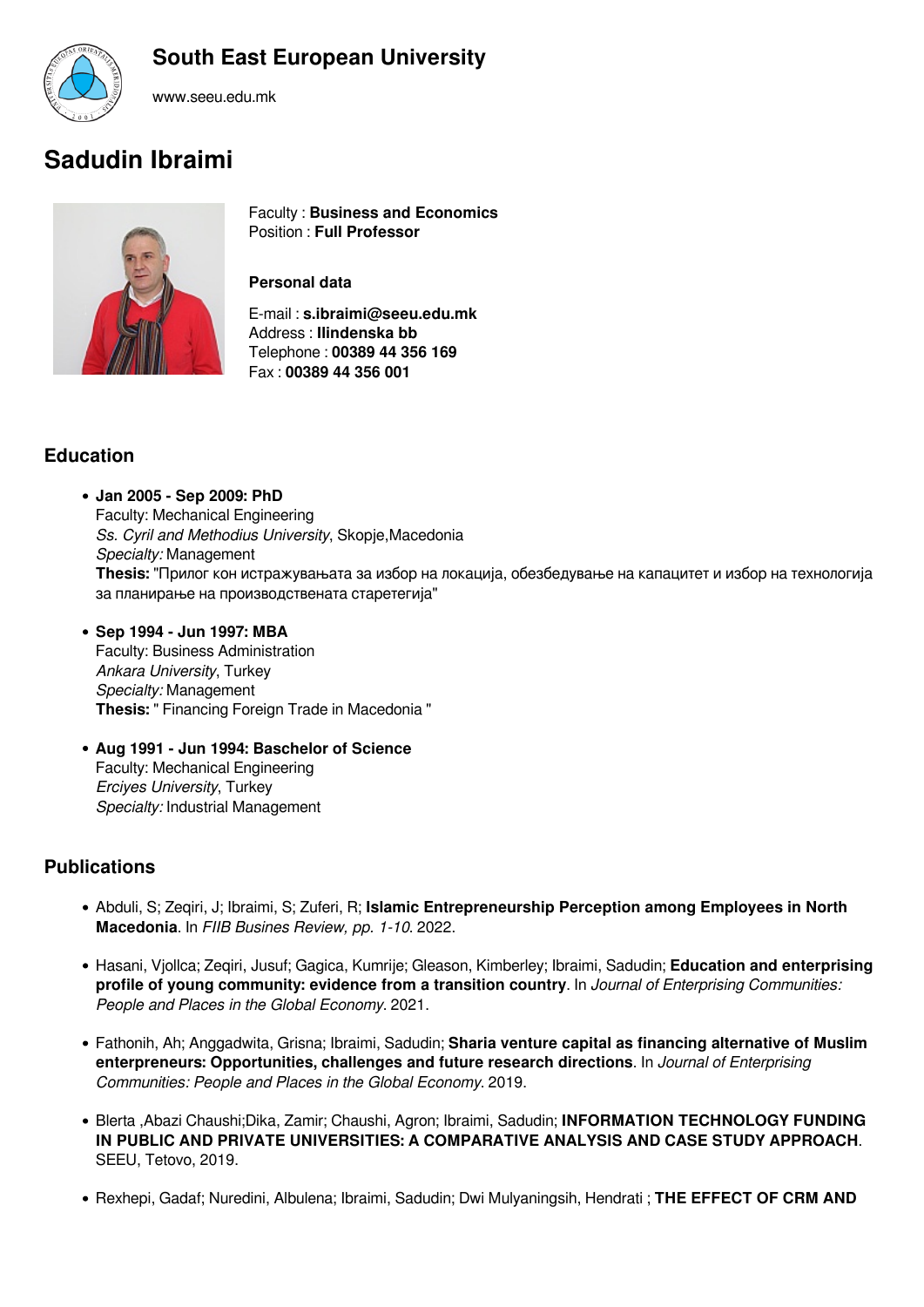**ITS IMPLEMENTATION IN CUSTOMER SATISFACTION: THE CASE OF REPUBLIC OF NORTH MACEDONIA**. SEEU, Tetovo, 2019.

- Zeqiri, Jusuf; Ibraimi, Sadudin; Zuferi, Rasim; **THE IMPACT OF THE COUNTRY OF ORIGIN AND THE HALAL LABEL ON CONSUMER BEHAVIOR AMONG MUSLIMS: THE CASE OF NORTH MACEDONIA AND KOSOVO**. SEEU, Tetovo, 2019.
- Ibraimi, S; **Citations**. Google scholar, Citations, 2019.
- Rexhepi, Gadaf; Bexheti, Abdylmenaf; Ibraimi, Sadudin; Kurtishi, Selma; **The importance of intellectual capital in the selection of global marketing strategies: evidence from family businesses in Macedonia**. In *International Journal of Transitions and Innovation Systems, pp. 108-117*. 2018.
- Veland, Ramadani;Bexheti, Abdylmenaf ; Rexhepi, Gadaf; Vanessa, Vanessa ; Ibraimi, Sadudin ; **Succession Issues in Albanian Family Businesses: Exploratory Research**. In *Journal of Balkan and Near Eastern Studies, pp. 294-312*. 2017.
- Ramadani, Veland; Abazi-Alili, Hyrije; Dana, Léo-Paul; Rexhepi, Gadaf; Ibraimi, Sadudin ; **The impact of knowledge spillovers and innovation on firm-performance: findings from the Balkans countries**. In *International Entrepreneurship and Management Journal, pp. 299–325*. 2017.
- Imeri, Amir; Ibraimi, Sadudin; **Challenges of the Kingdom of Bahrain durin its membership in gulf cooperation council**. SEEU, Tetovo, 2017.
- Ibraimi, Sadudin; Zuferi, Rasim ; Rexhepi, Gadaf; Ramadani, Veland; **Enhancing flexible manufacturing competence** . ICRES , Bodrum, 2016.
- Rexhepi, Gadaf; Bexheti, Abdylmenaf; Ramadani, Veland; Ibraimi, Sadudin; **THE USE OF QUALITY PROGRAMS IN ENTREPRENEURSHIP**. 4th REDETE , Graz,AUSTRIA, 2016.
- Ibraimi, Sadudin; Rexhepi, Gadaf ; Haxhimustafa, Shenaj; **An Analytical Approach to Supply Chain Managment**. University of Sibenik, Sibenik, Croatia, 2015.
- Ibraimi, Sadudin; Rexhepi, Gadaf; Shenaj, Haxhimustafa; **Strategic environmental changes in the context of logistics management practices**. Human Capital Without Borders: Knowledge and Learning for Quality of Life, Portoroz, 2015.
- Hadzimustafa, Shenaj; Rexhepi, Gadaf; Ibraimi, Sadudin ; **The institutions in a knowledge based economy environment: The Balkans Case**. Eurasia Business and Economic Society, Istanbul, 2015.
- Braha, Kushtrim ; Qineti, Artan ; Ibraimi, Sadudin ; Imeri, Amir; **Trade and Integration: A gravity model of trade for selected EU candidate countries**. Agriculture in an Interconnected World, Milan, 2015.
- Braha, Kushtrim; Qineti, Artan ; Pokrivcak, Jan; Ibraimi, Sadudin; **AGRICULTURAL SECTOR TRANSFORMATION IN SELECTED COUNTRIES OF SOUTH EASTERN EUROPE**. In *Review of Agricultural and Applied Economics,RAAE, VOL.17, No. 1/2014, pp. 3-11*. 2014.
- Ramadani, V; Rexhepi, G; Gërguri, Sh; Ibraimi, S; Paul Dana, L; **Ethnic Entrepreneurship in Macedonia: The Case of Albanian Entrepreneurs** . In *In In International Journal Entrepreneurship and Small Business , pp. 313-334*. 2014.
- Aziri, B; Zeqiri, I; Ibraimi, S; **Human Resource Management in Contemporary Business Organizations: A Literature Review**. In *International Scientific Publications, pp. 815-821*. 2014.
- Ibraimi, Sadudin; **Performance Determinants of Manufacturing Firms: Analysis from a Strategic Management Perspective**. In *International Journal of Academic Research in Economics and Management Sciences, Vol. 3, No. 2, pp. 92-112*. 2014.
- Ibraimi, Sadudin ; **Strategic planning and performance management: Theoretical frameworks analysis**. In *International Journal of Academic Research in Economics and Managment Science, pp. Volume3, Issue2.*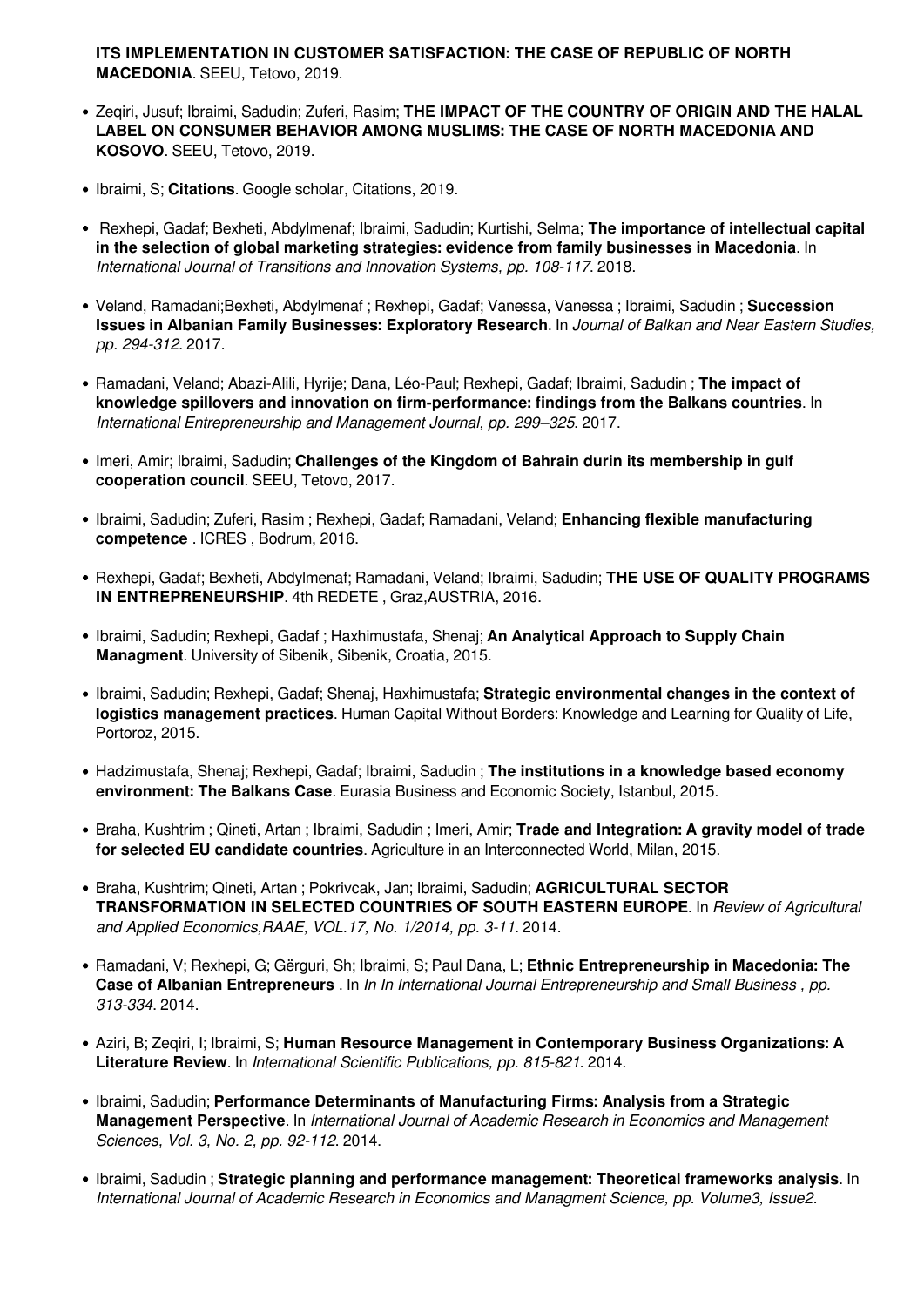*pp.124-149*. 2014.

- Rexhepi, G; Veseli, N; Ibraimi, S; **Enterpreneurial Strategies for Starting a Business**. ACRN Oxford Publishing House,pp,571-581 , Oxford,UK, 2014.
- Ibraimi, S; Rexhepi, G; Haxhimustafa, Sh; **Strategic environmental changes in the context of Logistics management practices**. In In Human Capital Without Borders: Knowledge and Learning for Quality of Life, pp. 419-426., Portoroz, 2014.
- Bexheti, Abdylmenaf; Rexhepi, Gadaf; Ibraimi, Sadudin; **Sustainable development of energy sector and the environment – The case of Macedonia**. ACRN Oxford Publishing House,, Cambridge, UK, 2014.
- Ibraimi, S; Rexhepi, G; **The Importance of Quality Programs and their Role in Management**. In Proceedings of the second international scientific conference on governance, management and entrepreneurship, pp.807-815, Dubrovnik,Croatia, 2014.
- Rexhepi, Gadaf; Haxhimustafa, Shenaj; **Use Benchmarking don't just Benchmark**. University of Banja Luka, Banja Luka, 2014.
- Rexhepi, Gadaf; Haxhimustafa, Shenaj; Ibraimi, Sadudin; **USE BENCHMARKING DON'T JUST BENCHMARK**. Faculty of Economics, University of Banja Luka, Banja Luka, 2014.
- Pokrivák, Ján; Qineti, Artan; Ibraimi, Sadudin; Braha, Kushtrim; **Agricultural, Reforms and Economic Transformation**. Equilibria, s.r.o. Košice, Bratislava, 2013.
- Aziri, Brikend; Veseli, Nexhbi ; Ibraimi, Sadudin; **Human Resources and Knowledge Management**. To Know Press, Zadar, 2013.
- Hadzimustafa, Shenaj; Rexhepi, Gadaf; Ibraimi, Sadudin; **Innovation and Knowledge Economy in Transition Countries**. Lookus Scientific, Istanbul, 2013.
- Rexhepi, Gadaf; Ibraimi, Sadudin; Veseli, Nexhbi; **Role of Intellectual Capital in Creating Enterprise Strategy**. ELSEVIER, Istanbul, 2013.
- Hadzimustafa, Shenaj; Rexhepi, Gadaf; Ibraimi, Sadudin ; Veseli, Nexhbi; **The Knowledge Economy in the Western Balkan Countries and Turkey**. EBES Publications, Istanbul, 2013.
- Gerguri, Shqipe; Ibraimi, Sadudin ; Ramadani, Veland ; **Development Measures of Institutional Venture Capital in Transition Economies – The Case of Macedonia.** . In *International Journal of Academic Research in Accounting, Finance and Management Sciences Volume 2, Issue 4 , pp. 387-391*. 2012.
- Ibraimi, Sadudin; **Between transformation and EU integration:The case of Agricultural sector in the new potential EU members**. Nitra, 2012.
- Rexhepi, Gadaf; **Do strategy emerge?**. Elseiver, Istanbul, 2011.
- Ibraimi, Sadudin ; Rexhepi, Gadaf; **The Link between Intellectual Capital, Strategy and Entrepreneurship**. Ohri, 2011.

#### **Work Experience**

- **Nov 2019 Present : Full Professor** South East European University, Tetovo, North Macedonia *Type of business or sector: Education and Research*
- **Nov 2014 Nov 2019: Associate Professor** South East European University, Tetovo, Macedonia *Type of business or sector: Education and Research*